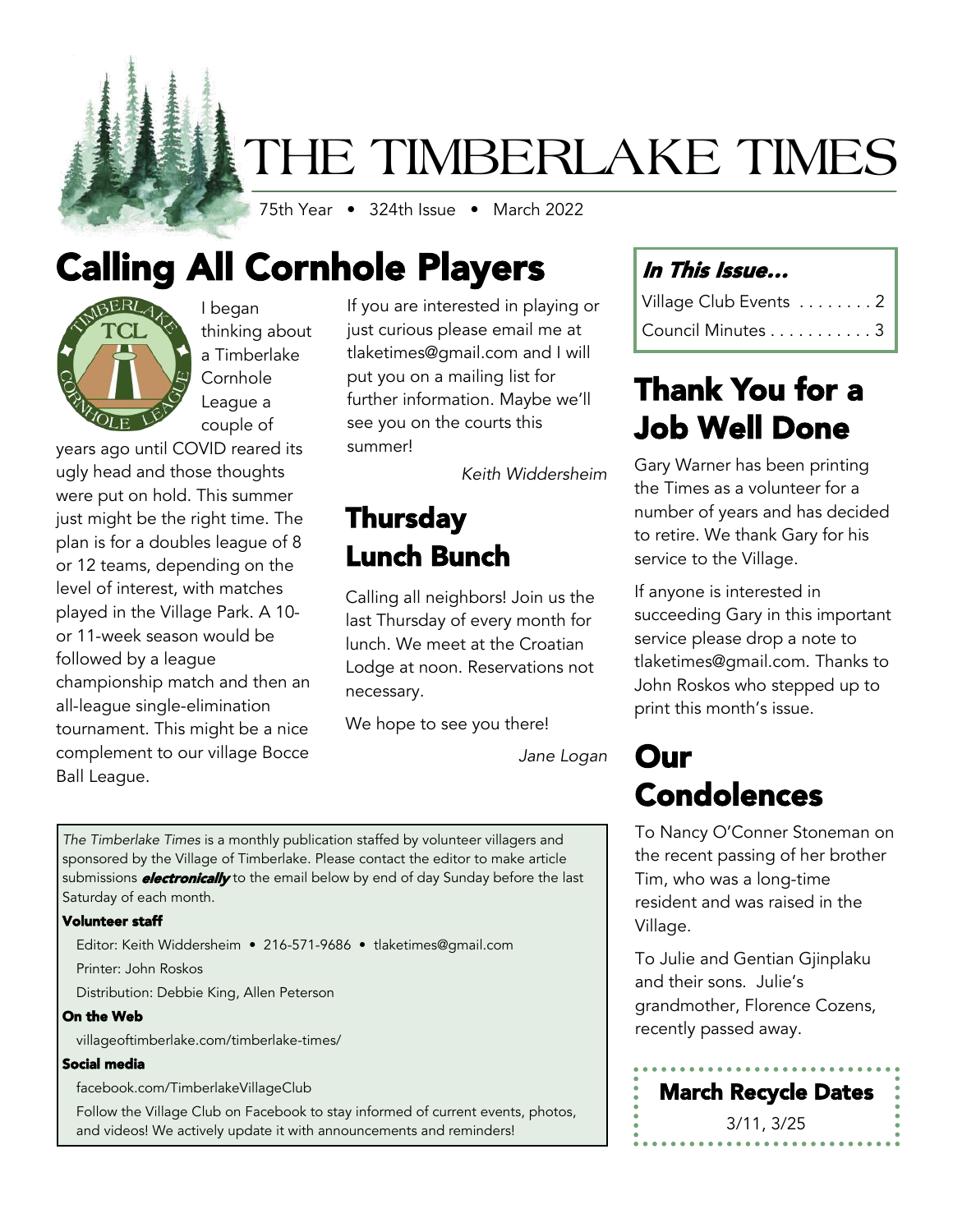### Timberlake Village Club

### 2022 Events Calendar

April 17: 10 am - Easter Egg Hunt April 23: 9 am - Beach Clean-up June 17: 6:30 pm - Beach Night (Bonfire) July 9: 6 pm - Wine and Paint Night August 7: 1 pm - Family Day Parade & Picnic September 10: 2 pm - Clam Bake September 17: 9 am - Beach Clean-up October 8: 2 pm - Fall Fest Date TBD: Browns Tailgate/Chili Cook-off December 17: 6 pm - Christmas Party



## Big Foot Spotted in the Village

You may have seen him too if you have passed by the Julian's at 10 Shawondassee. He is usually dressed in some sort of seasonal garb. Erin will be providing articles with pictures from recent sightings from time to time. Stop by and check out the big guy's latest outfit.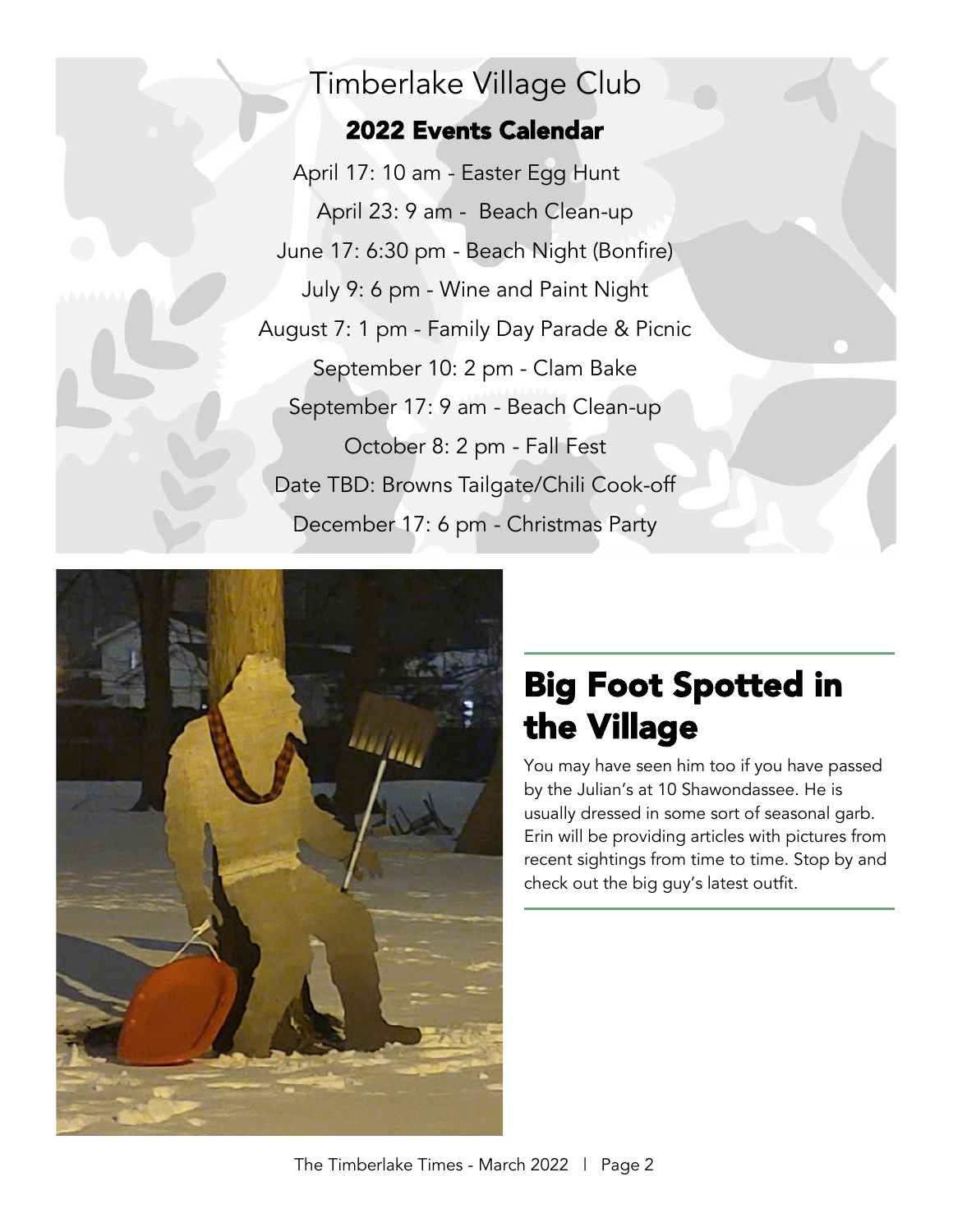#### **RECORDS OF PROCEEDINGS**

Village of Timberlake Council Regular Meeting Held at the Village of Timberlake Hall at 5:45 PM February 15, 2022 Regular Session Began at 6:50 PM (technical glitch delayed start)

Mayor John Marra presiding.

#### **Roll Call of Council Members Present:**

Cynthia Hardwick, Ryan Konrad, Nancy Marra, Stanley Roediger Jr., Kevin Thompson; Dr. Sharma sworn in after executive session.

#### **Personnel in Attendance:**

| James O'Leary  | Solicitor                     |
|----------------|-------------------------------|
| John H. Roskos | Fiscal Officer                |
| Gary Gray      | Zoning                        |
| Jeffrey Meeks  | Lieutenant, Police Department |
| Pete Formica   | Engineer                      |

#### **Executive Session 5:45 PM**

At 5:45 PM, Mrs. Marra made a motion to enter executive session to interview candidates for Village Council; Mr. Thompson seconded the motion. All were in favor. A motion was made at 6:33 PM to exit Executive Session by Mr. Konrad; motion was seconded by Mrs. Marra. All members present voted in favor.

#### **Regular Session of Council 6:50 PM**

Began late due to break after executive session , and technical issues with streaming meeting online.

Resolution No. 2022-06 (rules suspended)

Mrs. Marra made a motion to suspend the three reading rule; Mr. Konrad seconded the motion- all members present voted in favor of suspending the rules.

A resolution appointing Dr. Ritu Sharma as council member effective February 15, 2022 for the Village of Timberlake, Ohio and declaring an emergency. Mrs. Marra made a motion to approve Resolution 2022-06; Mr. Konrad seconded the motion. Roll call- all members present voted in favor of appointing Dr. Sharma, except Mr. Roediger; Resolution passed, 4-1.

Oath of office administered for Dr. Ritu Sharma.

#### **Public Comment, Good & Welfare:**

- Debbie King Why do we need a complaint form before anything is addressed by police?
	- o The best way to document anything is to begin with a complaint; that way we have a written record. Mrs. King wanted to know why police couldn't just address without receiving one- afraid of setting

neighbor against neighbor. Chief Scofield has been going through policies and procedures. Mr. O'Leary - maybe there is a more confidential way to address this. Mrs. Marra discussed confidentiality and privacy concerns; it is a way of making it official. Mrs. Hardwick- maybe name could be optional; it is possible to be anonymous. Lt. Meeks indicated that complainant is kept confidential; name would be redacted on the report. Mrs. King says mistakes have been made where name was not redacted. Lt. Meeks will follow up on this. Mayor indicated that public requests are reviewed by Mr. O'Leary to ensure proper redactions. Mr. Konrad asked the process for a request- Mr. O'Leary reviewed the process; he reviews for content if a police request. Mayor/Fiscal Officer handle other requests of a noncritical nature, and a legal release may not be necessary.

• Discussion of Ordinance Language, and the process for filing a complaint; complaint allows for "just cause" according to the Mayor. Sometimes hardships are involved, and we look at case by case. Village does not currently have a maintenance inspector to address these issues; Mayor believes we should take a look at the budget. Mrs. Hardwick pointed out that there is a 10-day waiting period, in order for resident to comply, or address issue.

#### **Reading & Disposition of the Minutes:**

A Discussion of December's minutes preceded these votes:

Mr. Konrad made a motion to approve the Regular Council Meeting minutes of January 18, 2022; Mr. Thompson seconded the motion. Roll call: all members present voted in favor of approving the minutes.

Mrs. Marra made a motion to approve the Work Session minutes of February 9, 2022; Mr. Roediger seconded the motion. Roll call: all members present voted in favor of Work Session minutes.

#### **Legislation:**

- a.) Resolution No. 2021-52 (3rd Reading)
	- A resolution authorizing the Mayor and Fiscal Officer to enter into an agreement with Body Camera Company for the Village of Timberlake Police Department and declaring an emergency.

Mr. Roediger made a motion to table Resolution No. 2021-52; Mrs. Marra seconded the motion. Roll call: all members present voted in favor of tabling the resolution.

b.) Resolution No. 2022-07 (1ST Reading) A resolution declaring surplus property and directing the Fiscal Officer and authorizing all actions necessary to effect the sale and/or credit value of same, and declaring an emergency.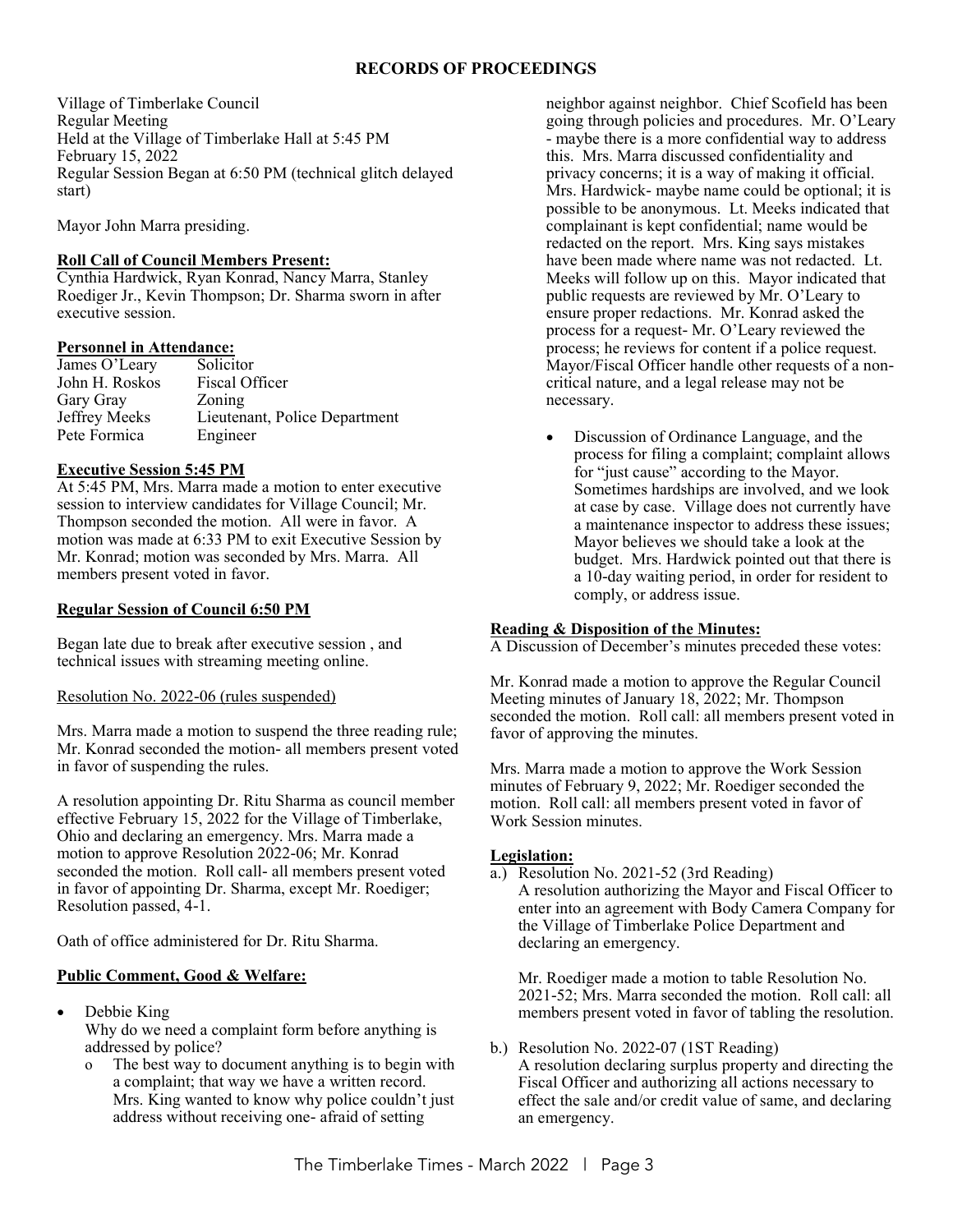Resolution No. 2022-07 was presented for first reading.

c.) Resolution No. 2022-08 (Rules Suspended) A resolution amending the Permanent Appropriations Funds for the Village of Timberlake, Ohio for the Year 2022, and declaring an emergency.

Mrs. Marra made a motion to suspend the three reading rule; Mrs. Hardwick seconded the motion. Roll call: all members present voted in favor of suspending the three reading rule. Mr. Konrad made a motion to approve Resolution 2022-08; Mrs. Marra seconded the motion. Roll call: all members present voted in favor of Resolution 2022-08.

d.) Resolution No. 2022-09 (Rules Suspended) A resolution to acknowledge the donation of an American Flag by Holly Goddard and declaring an emergency.

Mr. Thompson made a motion to suspend the three reading rule; Mrs. Marra seconded the motion. Roll call: all members present voted in favor of suspending the three reading rule. Mr. Thompson made a motion to approve Resolution 2022-09; Mr. Konrad seconded the motion. Roll call: all members present voted in favor of the Resolution.

e.) Ordinance No. 2022-02 (Rules Suspended) An ordinance authorizing and approving the appointment of Kevin Thompson as Street Commissioner of the Village of Timberlake, pursuant to the provisions of Section 735.31 of the Ohio Revised Code, setting compensation of one dollar per year, and declaring an emergency.

Mr. Roediger made a motion to approve Ordinance No. 2022-02; Mrs. Marra seconded the motion. Roll call: all members present voted in favor of suspending the rules, except Mr. Thompson whom abstained. Mrs. Marra made a motion to approve Ordinance 2022-02; Dr. Sharma seconded the motion. Roll call: all members present voted in favor of the Ordinance.

Mr. Thompson hopes to make some street repairs.

f.) Ordinance No. 2022-03 (Rules Suspended) An ordinance amending wages and salaries for employees of the Village of Timberlake, Ohio and declaring an emergency.

Mr. Roediger made a motion to suspend the rules; Mr. Thompson seconded the motion. Roll call: all members present voted in favor of suspending the three reading rule. Mr. Thompson made a motion to approve Ordinance 2022-03; Mrs. Marra seconded the motion. Roll call: all members present voted in favor of the Ordinance.

#### **Department Reports:**

**a. Mayor:** Timberlake Times, Jackie Orabone left as editor; Keith Widdersheim is new editor; Gary Warner is retiring as printer; requires about 4 hours, one Saturday, once per month. Still 2 people delivering The Times-Debbie King and Allen Peterson. It is a volunteer position. The Mayor adjusted the committee appointments to include Dr. Sharma: **Finance**- Chairperson Mr. Roediger, Mr. Thompson, Mrs. Hardwick; **Safety-** Chairperson Mrs. Marra, Mr. Roediger, Dr. Sharma, **Trees-** Chairperson Mr. Thompson, Mrs. Marra, Mr. Konrad; **Village Hall-**Chairperson Mrs. Hardwick, Mr. Roediger, Mrs. Marra; Sewer**s-** Chairperson Mr. Konrad, Mr. Thompson, Dr. Sharma, Grants- Chairperson Dr. Sharma, Mrs. Hardwick, Mr. Konrad.

Can we have a Vice President of Council? Mr. O'Learycouncil would need to vote on who would assume responsibilities in this case; Mr. Konrad- would this cover succession planning?

- There was discussion of who might be interested.
	- A motion was made by Mr. Roediger to appoint Dr. Sharma as Acting Mayor, if Mayor and Council Pro Tempore are out of town. Mrs. Marra seconded the motion; all members voted in favor of the motion.

**b. Solicitor:** Contacted David Joyce's office regarding flag; his office sent a flag that was flown over the United States Capitol.

#### **c. Council Members:**

**Cynthia Hardwick**- Revisions to Village Hall Rental Contract, etc.; no revisions, just moving things around to make easier to read. Purchased towels for cleanup (bar towels). Bought oven mitts, a new cart (3 levels); this year is Timberlake's 75th Anniversary. Would like to have a 75th anniversary plaque; looking at residents for donations. What about an event on actual anniversary- will have to check date. Would like to thank new fiscal officer for accurate minutes, timeliness, etc.

**Ryan Konrad**- Took a call about sewers at 90 East Shore Blvd.; Mayor responded as well. Sewer leak underneath the house, so owner is responsible. Residents are new to the Village. Were happy with the response. Mr. Konrad-Mayor has done a great job in his efforts with sewer issues; goes above and beyond. Plans to follow up with resident on whether they file insurance claim, and see how that goes. Would like to make a list of top 5 repair areas; hard to make proactive improvements given current budget.

**Nancy Marra**- We need a new plow/service truck; need workers in service to plow. Mr. Peterson returned to work for village to help with plowing. Mayor has done some plowing. There was a tree issue, but Mr. Thompson took care of.

**Stanley Roediger**- Finance committee is meeting on March 9 at 6:00 PM to discuss numerous items on budgeting, planning, truck, squad car, etc. HVAC units installation on first floor will begin tomorrow. Not sure on upstairs yet. Cooktop is not the correct size; thermostat needs to be relocated (too close to oven); there are a number of items to